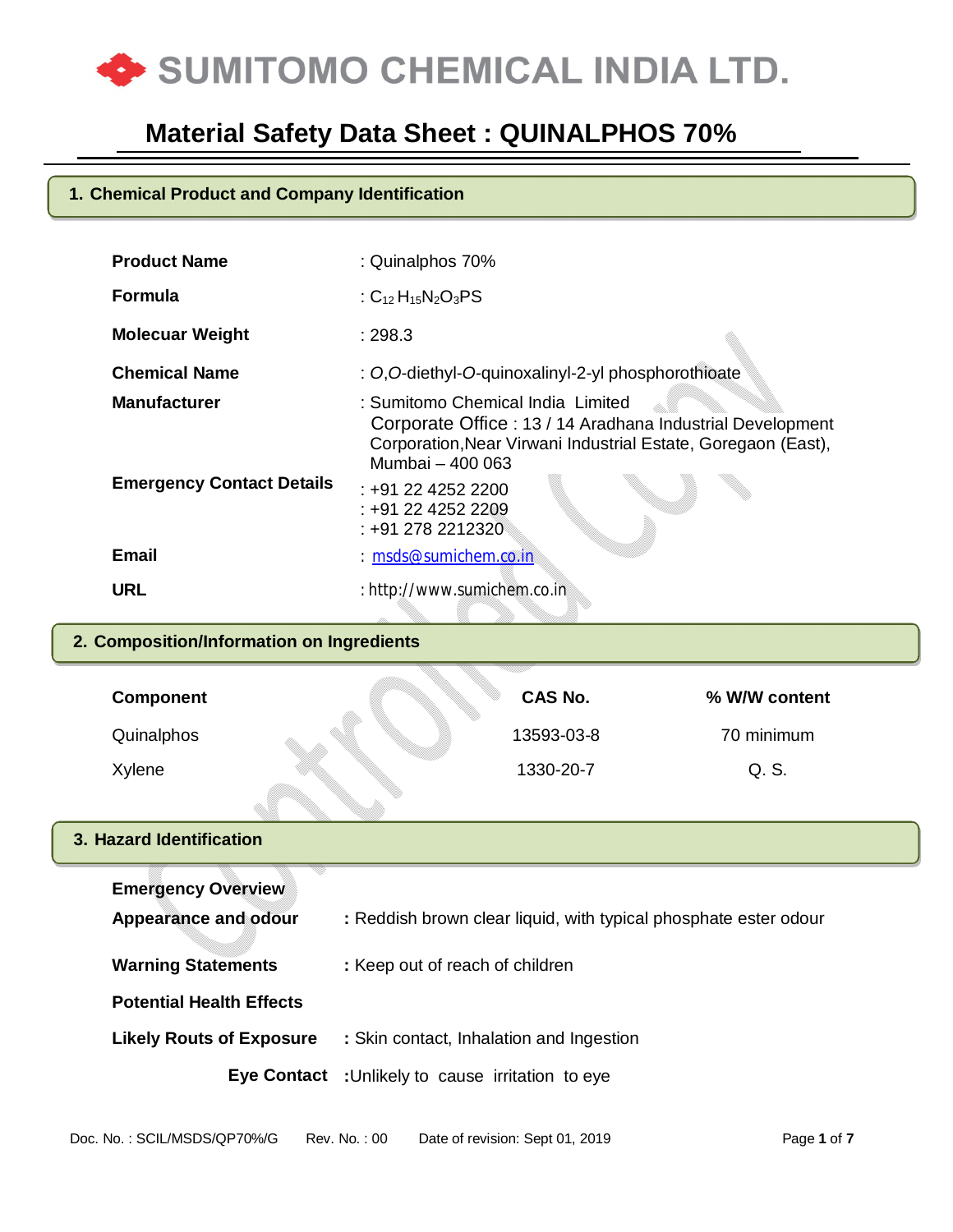

| <b>Skin contact</b> | :Not irritating to skin                                                                                 |
|---------------------|---------------------------------------------------------------------------------------------------------|
| Ingestion           | If swallowed, this substance is considered to be toxic and likely to<br>Cause damages to internal organ |
| <b>Inhalation</b>   | : Repeated exposure may cause cholinesterase inhibition.                                                |
|                     | <b>Environmental Hazards</b> : The product is an organophosphate insecticide                            |

#### **4. First aid measures and Antidote**

Emergency and First Aid Procedure –

| If in Eyes                                          |   | Immediately flush with plenty of clean water for 15-20 minutes.<br>Remove contact lenses if present after 5 minutes of washing. Get<br>medical attention                                                                                                                        |
|-----------------------------------------------------|---|---------------------------------------------------------------------------------------------------------------------------------------------------------------------------------------------------------------------------------------------------------------------------------|
| If on Skin                                          | ÷ | Take off contaminated clothing, rinse skin immediately with plenty of<br>water for 15-20 minutes. Call a poison control centre or a doctor                                                                                                                                      |
| If Inhaled                                          |   | Remove person to fresh air, if required give artificial respiration. Call<br>doctor or poison control centre                                                                                                                                                                    |
| <b>If Swallowed</b>                                 |   | Call doctor or poison control centre immediately for treatment advice.<br>Have person sip a glass of water if able to swallow. Do not induce<br>vomiting unless told to do so by the poison control centre or doctor.<br>Do not give anything by mouth to an unconscious person |
| <b>Note to Physician</b>                            |   | Diagnosis can be confirmed estimating cholinesterase activity of<br>blood plasma. Treat symptomatically.                                                                                                                                                                        |
| <b>Antidote</b>                                     |   | Administer Atropine Sulfate intravenously in dose of 2-4 mg for an<br>Adult. Administer 2 PAM 1000-2000 mg IM or IV for adult or 15<br>mg/Kg body weight for children                                                                                                           |
| 5. Fire Fighting Measures                           |   |                                                                                                                                                                                                                                                                                 |
| Hazardous product of<br><b>Combustion</b>           |   | On decomposition it may give Ethyl sulphide, Diethyl sulphide and<br>Nitrogen oxides                                                                                                                                                                                            |
| <b>Extinguishing Media</b>                          |   | Foam, Dry chemical powder, $CO2$ type fire extinguisher or Flood with<br>water.                                                                                                                                                                                                 |
| <b>Unusual Fire and</b><br><b>Explosion Hazards</b> |   | Exothermic decomposition and violent rupture of containers due to<br>over pressurisation may occur.                                                                                                                                                                             |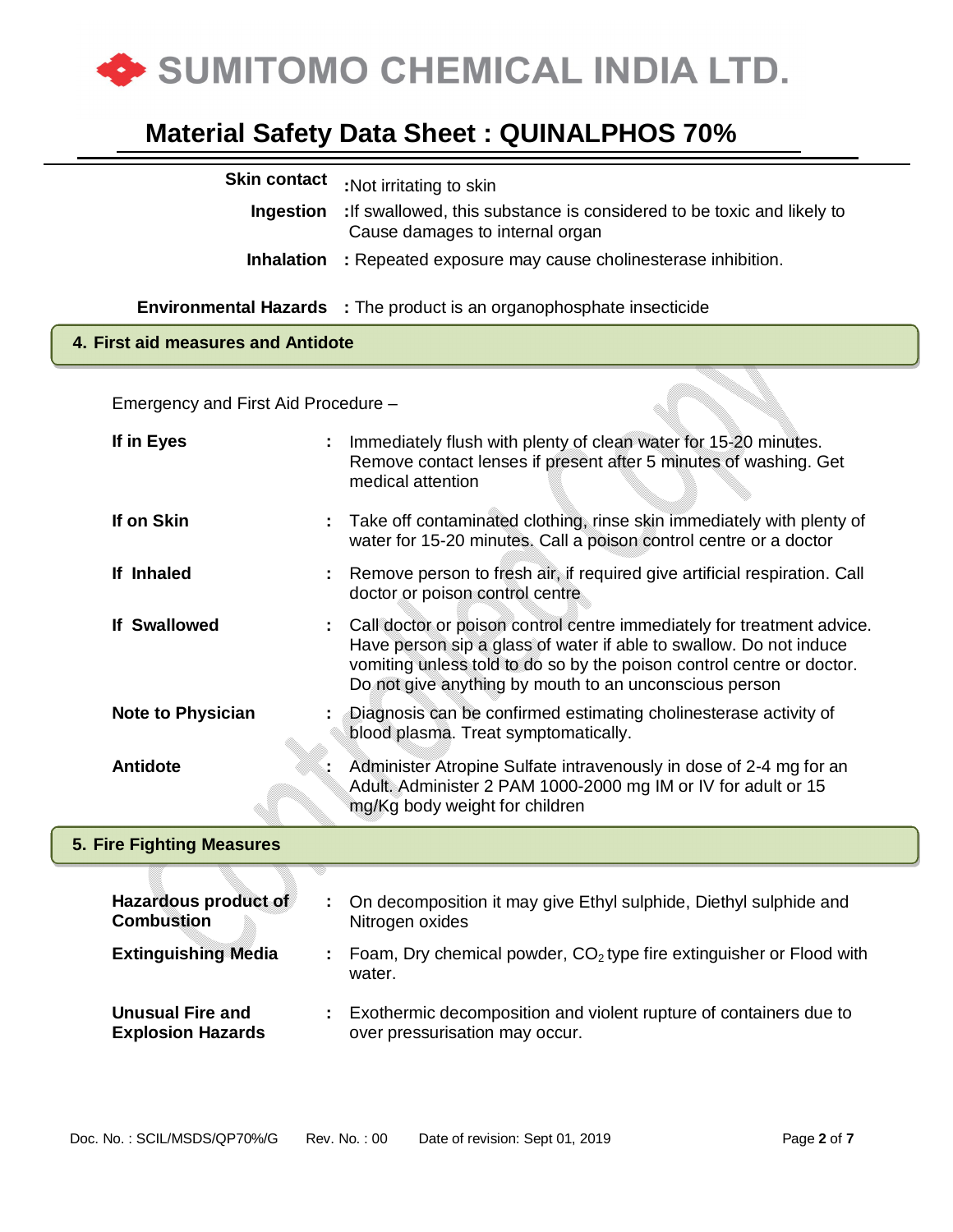

| <b>Fire Fighting Equipment</b> | Evacuate area and fight fire from a safe distance. Approach from  |
|--------------------------------|-------------------------------------------------------------------|
|                                | upwind to avoid hazardous vapours and decomposition products.     |
|                                | Use self-contained breathing apparatus. Used equipments should be |
|                                | thoroughly decontaminated.                                        |

### **6. Accidental Release Measure**

| <b>Personal</b><br><b>Protection</b>         | Observe all protection and safety precautions. Depending on the<br>magnitude of the spill, use of eye protection, gloves and boots when<br>cleaning up spills are recommended. For PPE see Section 8                                                                                                |  |
|----------------------------------------------|-----------------------------------------------------------------------------------------------------------------------------------------------------------------------------------------------------------------------------------------------------------------------------------------------------|--|
| Steps to be taken<br>÷<br>in case of a spill | It is recommended to have a predetermined plan / SOP for the handling<br>of spills.                                                                                                                                                                                                                 |  |
|                                              | Stop the source of the spill immediately, if safe to do so. Contain the spill<br>to prevent any further contamination of soil or water.                                                                                                                                                             |  |
|                                              | Keep all bystanders away. Wear full-length clothing and PVC gloves.<br>Shovel and collect the spilled material / contaminated absorbent and<br>place in suitable containers. Thoroughly scrub the floor or other<br>impervious surfaces with a strong industrial detergent and rinse with<br>water. |  |
|                                              | Spills in water should be contained as much as possible by isolation of<br>the contaminated water. The contaminated water must be collected and<br>removed for treatment or disposal through incineration.                                                                                          |  |
| 7. Handling and Storage                      |                                                                                                                                                                                                                                                                                                     |  |
| <b>Precautions in</b><br><b>Handling</b>     | In an industrial environment, such as while making formulation, filling or<br>packing, it is recommended to avoid physical contact with the product and<br>to have adequate ventilation.                                                                                                            |  |
|                                              | Avoid spillage into the eyes, or contact with bare skin or clothing. Avoid<br>inhaling vapours, mist. Wash hands, feet, face thoroughly after handling.<br>Remove contaminated clothing immediately.                                                                                                |  |
| <b>Precautions in</b><br>÷<br><b>Storage</b> | The product is stable under normal conditions of warehouse storage.<br>Keep container lids tightly closed. Store below 45 °C.                                                                                                                                                                       |  |
|                                              | Store in a cool, dry, well- ventilated place away from foodstuffs, animal<br>feed under lock & key.                                                                                                                                                                                                 |  |
| <b>Specific Use</b><br>÷                     | The product is meant / approved to be used as insecticide.                                                                                                                                                                                                                                          |  |
| Doc. No.: SCIL/MSDS/QP70%/G                  | Rev. No.: 00<br>Date of revision: Sept 01, 2019<br>Page 3 of 7                                                                                                                                                                                                                                      |  |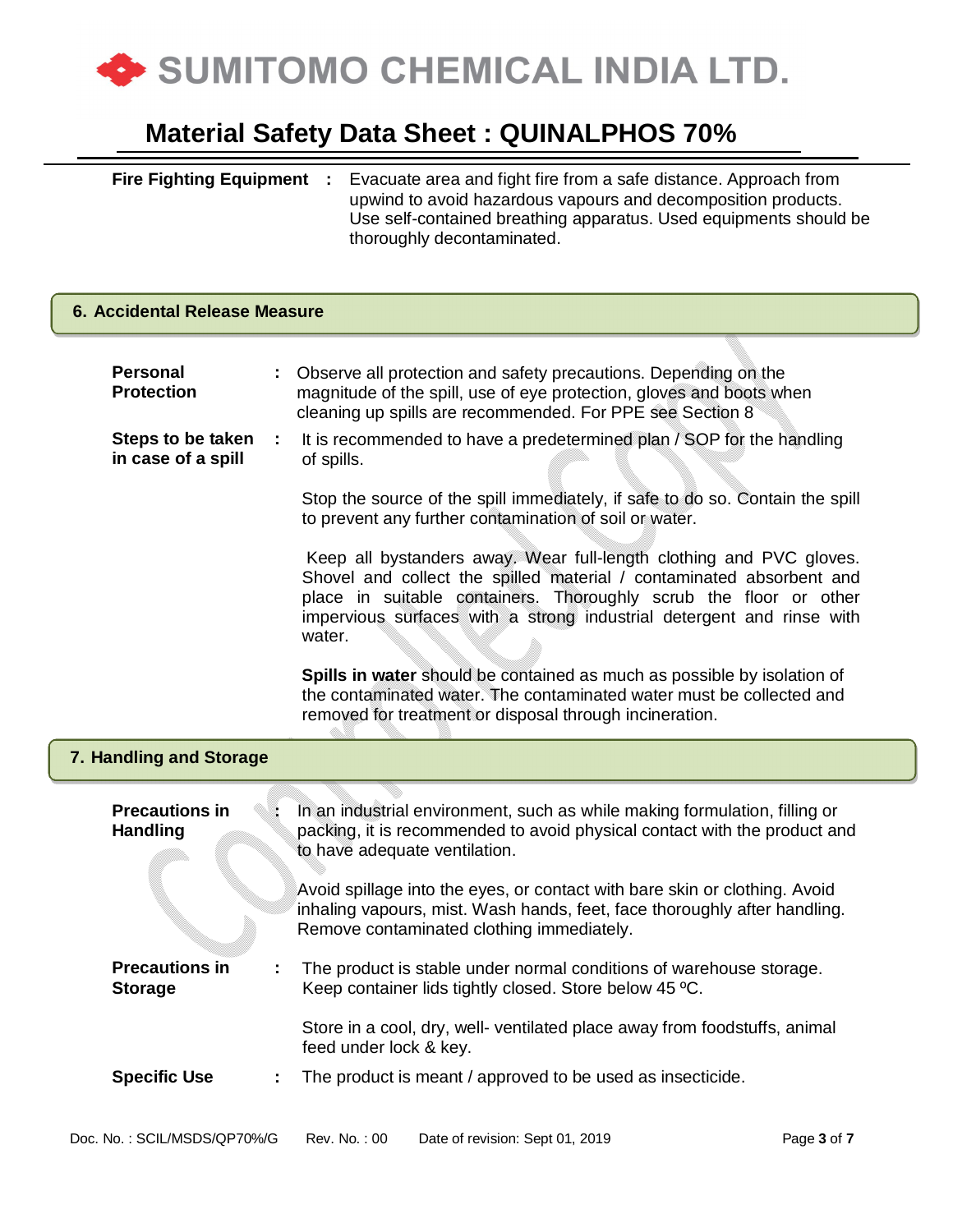

| 8. Exposure Controls/Personal Protection |  |                                                                                                                                                                                                                                                                                                      |  |
|------------------------------------------|--|------------------------------------------------------------------------------------------------------------------------------------------------------------------------------------------------------------------------------------------------------------------------------------------------------|--|
| <b>Exposure Limit</b><br><b>Values</b>   |  | : Not known                                                                                                                                                                                                                                                                                          |  |
| <b>Personal</b><br><b>Protection</b>     |  | : When used in a closed / automated system, personal protection equipment<br>may not be required. When closed system is not possible in case of<br>maintenance, repair, sampling etc, systems must be made nonhazardous<br>before opening                                                            |  |
| <b>Respiratory</b><br><b>Protection</b>  |  | : The product is likely to pose inhalation exposure concern during normal<br>handling. In the event of an accidental discharge of the material during<br>manufacture or handling which produces a vapours or mist, workers should<br>put on respiratory protection equipment with a universal filter |  |
| <b>Protective Gloves</b>                 |  | : Wear heavy duty natural rubber gloves                                                                                                                                                                                                                                                              |  |
| <b>Eye Protection</b>                    |  | Wear goggles, face shield or safety glasses. It is recommended to have an<br>eye wash fountain available in the work area.                                                                                                                                                                           |  |
| <b>Skin Protection</b>                   |  | Wear appropriate protective clothing to prevent direct skin contact                                                                                                                                                                                                                                  |  |

### **9. Physical and Chemical Properties**

| <b>Physical State</b>                           | Liquid                                    |
|-------------------------------------------------|-------------------------------------------|
| Appearance                                      | Reddish brown clear liquid,               |
| Odour                                           | Typical phosphate ester odour             |
| <b>Relative Density (Specific</b><br>Gravity)   | : 1.04 to 1.15 gm/cc at 25 <sup>o</sup> C |
| pH value                                        | Data not available                        |
| <b>Viscosity</b>                                | Data not available                        |
| <b>Vapour Pressure</b>                          | 0.346 mPa at 20 $\mathrm{^0C}$            |
| <b>Vapour Density</b>                           | Data not available                        |
| <b>Melting Point / Freezing</b><br><b>Point</b> | Data not available                        |
| <b>Boiling Point</b>                            | 142 $^{\circ}$ C                          |
| <b>Flash Point</b>                              | Data not available                        |
| <b>Auto Ignition Temp</b>                       | Data not available                        |
|                                                 |                                           |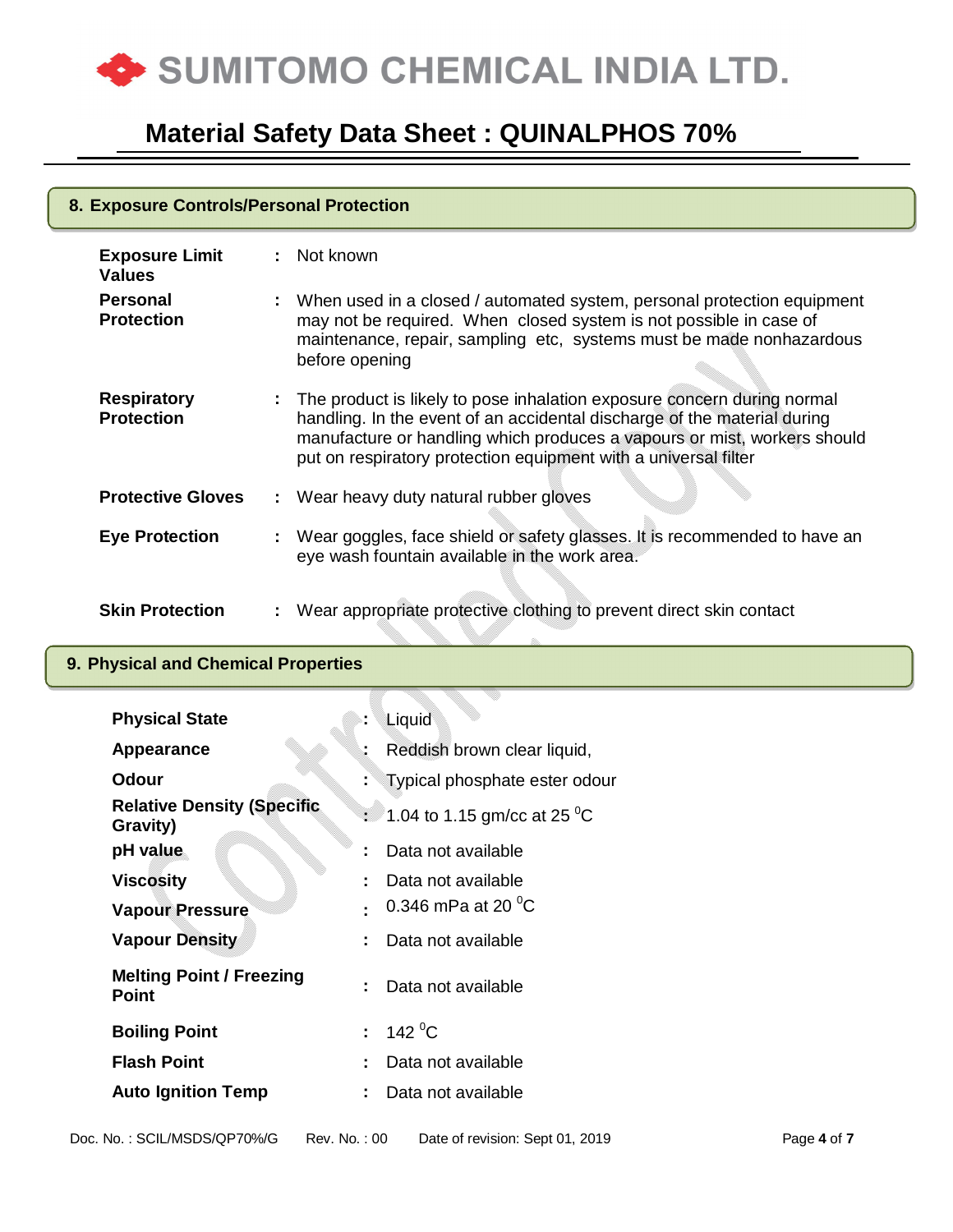

|     | <b>Flammable Limits</b>                                             | Data not available                                                                                                                                   |
|-----|---------------------------------------------------------------------|------------------------------------------------------------------------------------------------------------------------------------------------------|
|     | <b>Solubility in Water</b>                                          | Data not available                                                                                                                                   |
| 10. | <b>Stability and Reactivity</b>                                     |                                                                                                                                                      |
|     | <b>Chemical Stability</b>                                           | Product is stable under ambient conditions of storage. Always store<br>below 45 °C.                                                                  |
|     | <b>Materials to Avoid</b>                                           | Avoid contact with alkaline metals.                                                                                                                  |
|     | <b>Hazardous</b><br><b>Decomposition Product</b>                    | Refer to section no. 5                                                                                                                               |
|     | <b>Hazardous</b><br>Polymerisation                                  | Do not occur                                                                                                                                         |
| 11. | <b>Toxicological Information</b>                                    |                                                                                                                                                      |
|     | <b>Health Hazards</b>                                               | Refer to section no. 3                                                                                                                               |
|     |                                                                     |                                                                                                                                                      |
|     | <b>Acute Toxicity</b>                                               | The product is toxic. It should be treated with the usual care of<br>handling hazardous chemicals.                                                   |
|     | <b>Route(s) of Entry</b><br>Ingestion<br>Skin<br>Inhalation         | Oral LD <sub>50</sub> rat 71 mg/Kg of body weight<br>Dermal LD <sub>50</sub> rat 1750 mg/kg of body weight<br>$LC_{50}$ (4 hour) rat 0.45 mg/lit air |
| 12. | <b>Ecological Information</b>                                       |                                                                                                                                                      |
|     | <b>Acute Oral Toxicity in</b><br><b>Birds</b>                       | $LD_{50}$ japaneese quail 4.3 mg/kg body wt, $LD_{50}$ mallard duck 37 mg/kg<br>body wt.                                                             |
|     | <b>Acute Toxicity in Fish</b><br>$(96 \text{ hrs} \text{ LC}_{50})$ | $LC_{50}$ (96 hr) carp 3.63 mg/l, $LC_{50}$ raibow trout 0.005 mg/l                                                                                  |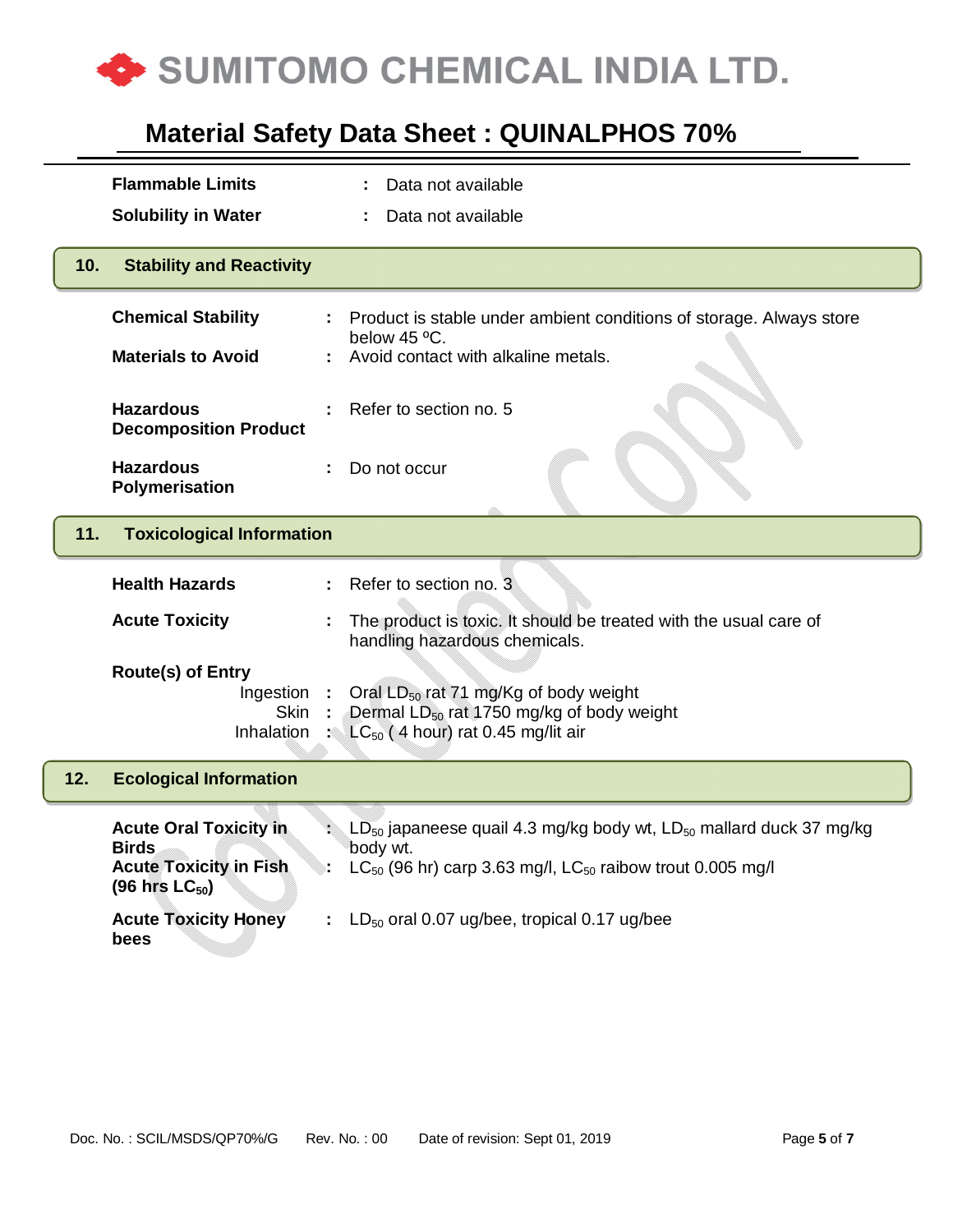

| 13. | <b>Disposal Considerations</b>           |                                                                                                                                                                                                                                                                                                       |  |
|-----|------------------------------------------|-------------------------------------------------------------------------------------------------------------------------------------------------------------------------------------------------------------------------------------------------------------------------------------------------------|--|
|     | <b>Waste Treatment</b><br><b>Methods</b> | : Keep out of drains, sewers, ditches and waterways.<br>Left-over material that should not be used or chemically reprocessed and<br>should be disposed of in a landfill approved for pesticide disposal. Other<br>possible methods of disposal are controlled incineration with flue gas<br>scrubbing |  |
|     | <b>Containers</b>                        | : Emptied containers may retain vapour and product residue. Observe all<br>labeled safeguards until container is cleaned or destroyed.                                                                                                                                                                |  |
|     |                                          | Triple or pressure rinse empty containers. Pour rinse water into<br>formulation tank. Store for collection by approved waste disposal service.                                                                                                                                                        |  |
|     |                                          | Dispose of as non hazardous industrial waste. Do not re-use containers.                                                                                                                                                                                                                               |  |
|     |                                          | Disposal of waste and packaging materials must always be in accordance<br>with all applicable local laws and regulations.                                                                                                                                                                             |  |
|     | and the first process of the             |                                                                                                                                                                                                                                                                                                       |  |

#### **14. Transport Information**

I**IMDG Classification**

The data provided in this section is for information only. Please apply the appropriate regulations to properly classify your shipment for transportation.

Hazardous under the applicable DOT, ICAO/IATA, IMO, TDG

**Proper Shipping Name <b>:** Organophosphorous pesticide, liquid, toxic, flammable, flash point not less than 23 $\mathrm{^0C}$ **Hazard class / I D No. :** Class-6.1 **Subsidiary hazard(s) :** 3 **Label :** 6 **UN No. :** 3017 **Packing group by Eq. (2) iii Marine Pollutant :** Yes